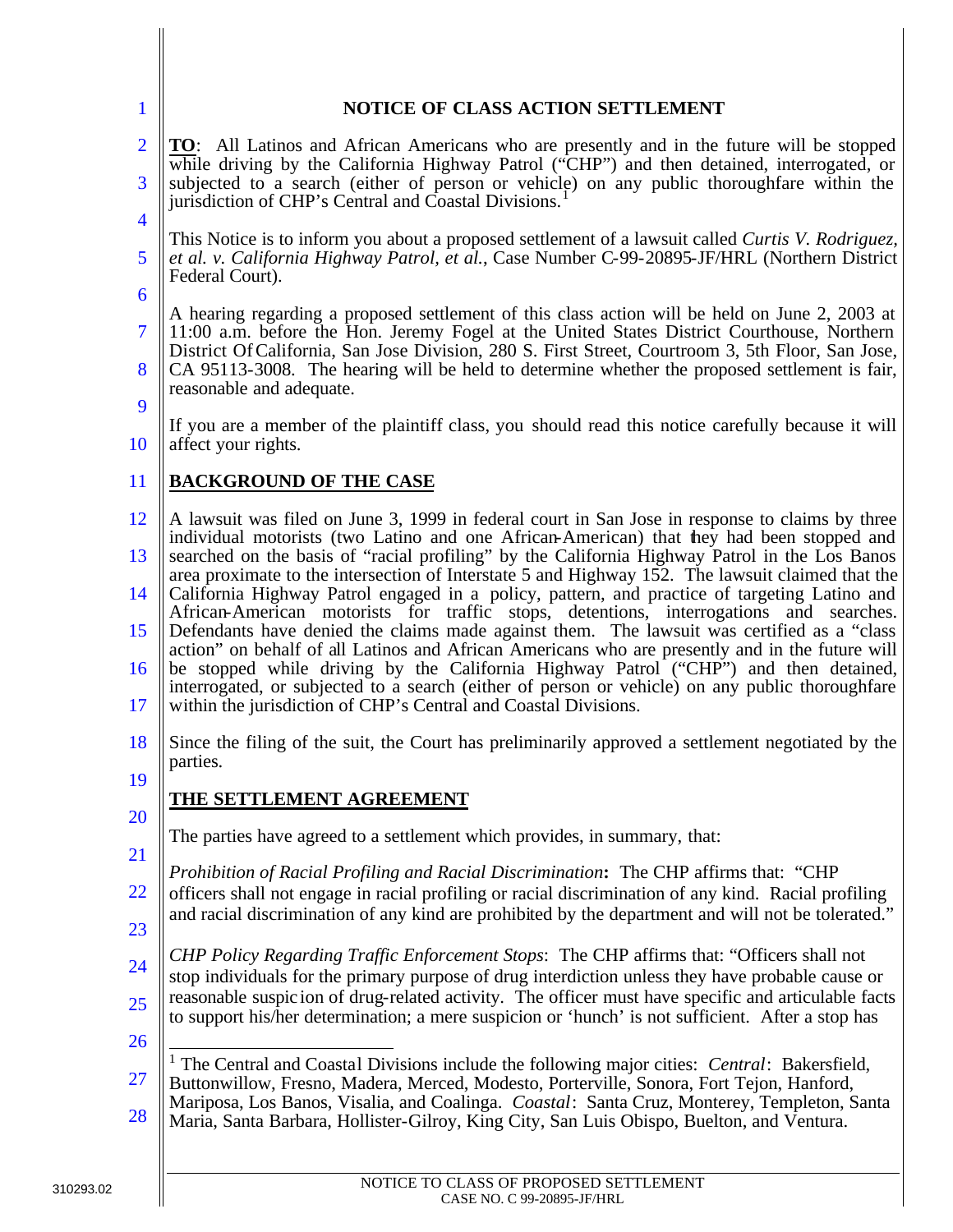| $\mathbf{1}$                                                                                                                                                                                     | been made, an officer shall not extend the stop beyond the time necessary to address the traffic<br>violation unless an officer has reasonable suspicion or probably cause of criminal activity."                |
|--------------------------------------------------------------------------------------------------------------------------------------------------------------------------------------------------|------------------------------------------------------------------------------------------------------------------------------------------------------------------------------------------------------------------|
| $\overline{2}$                                                                                                                                                                                   | Extension of Consent Search Moratorium: On April 19, 2001, the CHP issued a six-month                                                                                                                            |
| 3<br>on consent searches has subsequently been extended through July 31, 2003. Under the terms of<br>$\overline{4}$<br>three years from the date the Settlement Agreement goes into effect.<br>5 | moratorium on consent searches, pending further review, study and evaluation. The moratorium                                                                                                                     |
|                                                                                                                                                                                                  | the Settlement Agreement, the CHP agrees to continue its moratorium on consent searches for                                                                                                                      |
|                                                                                                                                                                                                  |                                                                                                                                                                                                                  |
| 6<br>meaningful data regarding its contacts with the motoring public for a period of three years from<br>$\overline{7}$<br>8                                                                     | Data Collection, Documentation and Review: The CHP will collect and make available                                                                                                                               |
|                                                                                                                                                                                                  | the date the Settlement Agreement goes into effect. This data will be in automated form and will                                                                                                                 |
|                                                                                                                                                                                                  | be made available to plaintiffs' counsel on a semi-annual basis. The CHP will provide data for                                                                                                                   |
| 9                                                                                                                                                                                                | all Departmental Narcotic Detection Canine Program Officers and identify these officers by<br>name and identification number. The CHP will create a new "racial profiling" category for<br>citizen's complaints. |
| 10                                                                                                                                                                                               | Training: The CHP will train every officer regarding the terms of the settlement agreement.                                                                                                                      |
| <b>11</b>                                                                                                                                                                                        | The CHP will train every officer in the racial profiling curriculum provided by the California                                                                                                                   |
| 12                                                                                                                                                                                               | Commission on Peace Officer Standards & Training (P.O.S.T.).                                                                                                                                                     |
| 13                                                                                                                                                                                               | Auditor: The CHP will create an auditor position within the CHP reporting directly to the CHP<br>Commissioner. The Auditor will review data collected by the CHP to identify and analyze                         |
| 14                                                                                                                                                                                               | trends. The Auditor will ensure the quality and accuracy of the data collected. The Auditor will<br>provide appropriate input for training regarding data collection to CHP officers and supervisors.            |
| 15<br>Verification: Plaintiffs' counsel may call meetings with the CHP to discuss the CHP's efforts to<br>16                                                                                     |                                                                                                                                                                                                                  |
|                                                                                                                                                                                                  | implement the terms of the settlement agreement. Plaintiffs' counsel will have access to CHP                                                                                                                     |
| 17                                                                                                                                                                                               | policy manuals and training materials. Plaintiffs' counsel will have access to the identity,<br>qualifications and job description of the Internal Auditor. Plaintiffs' counsel will have access to              |
| 18                                                                                                                                                                                               | automated data regarding the CHP's contacts with the motoring public (ESTAT) every six<br>months.                                                                                                                |
| 19<br>20                                                                                                                                                                                         | Settlement Payment: In full settlement of all of plaintiffs' claims, the CHP will pay \$875,000 as                                                                                                               |
|                                                                                                                                                                                                  | attorneys' fees and costs. The class certified by the court has no damages claims. By separate<br>agreement between the three individual motorist-plaintiffs and plaintiffs' attorneys, each                     |
| 21                                                                                                                                                                                               | individual plaintiff will receive \$50,000 (or a total of \$150,000) from the settlement payment.<br>The CHP is not party to this separate agreement and is making no payments to the individual                 |
| 22                                                                                                                                                                                               | motorist-plaintiffs.                                                                                                                                                                                             |
| 23                                                                                                                                                                                               | TO OBJECT TO THE SETTLEMENT:                                                                                                                                                                                     |
| 24                                                                                                                                                                                               | Any class member who objects to the terms of the proposed settlement may appear personally or                                                                                                                    |
| 25                                                                                                                                                                                               | through counsel at the hearing and object to their approval. All objections must be made in<br>writing and sent by first class mail and received by the Clerk not later than May 27, 2003. The                   |
| 26                                                                                                                                                                                               | envelope should be addressed as follows:                                                                                                                                                                         |
| 27                                                                                                                                                                                               | CLERK, UNITED STATES DISTRICT COURT                                                                                                                                                                              |
| 28                                                                                                                                                                                               | 280 South 1st Street<br>San Jose, CA 95113                                                                                                                                                                       |
|                                                                                                                                                                                                  |                                                                                                                                                                                                                  |
|                                                                                                                                                                                                  | 2                                                                                                                                                                                                                |

 $\parallel$